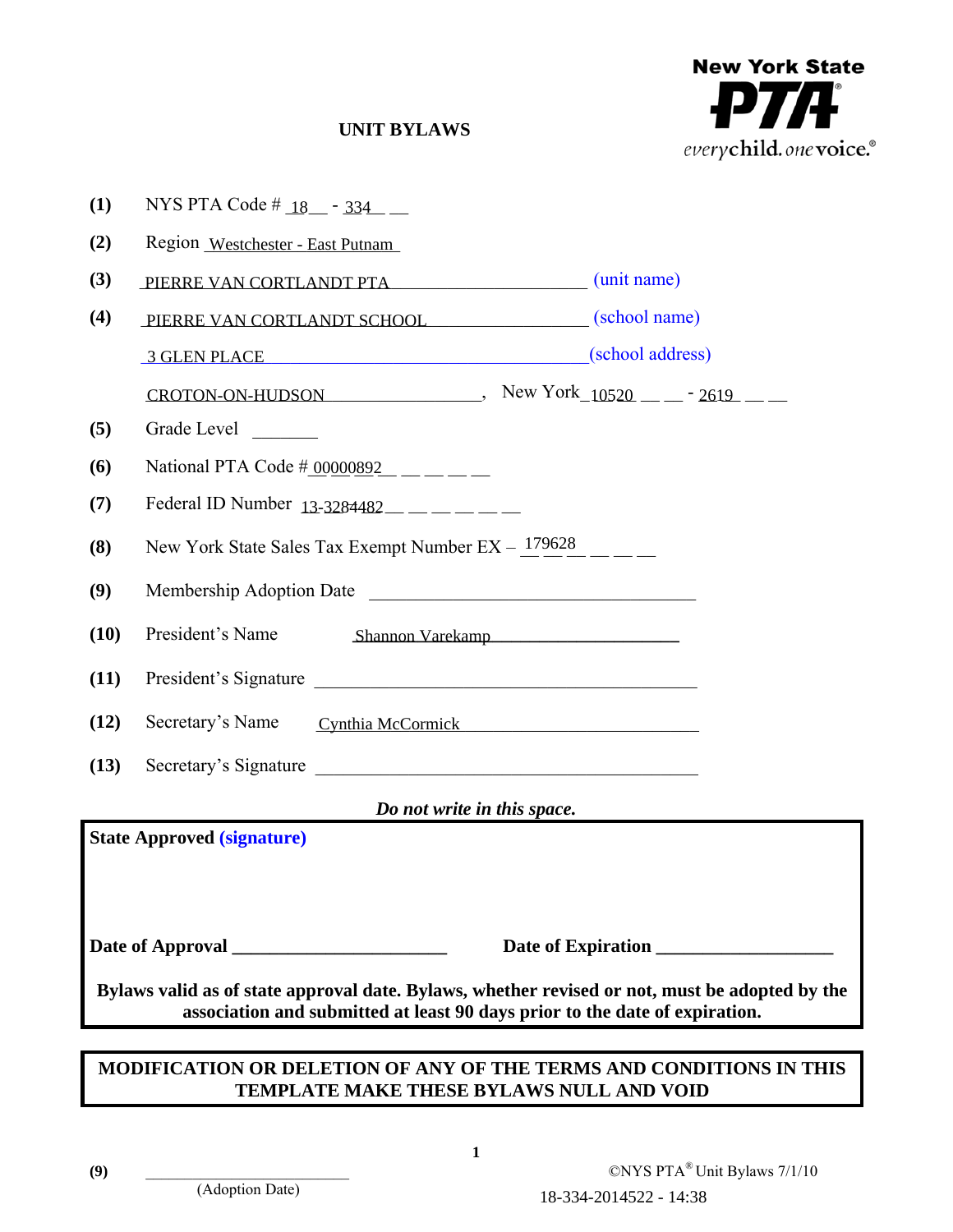#### **#ARTICLE I – NAME**

The name of the association is the **PIERRE VAN CORTLANDT PTA** [10]. It is a local PTA unit organized under the authority of the New York State Congress of Parents and Teachers, Inc. (the New York State PTA) a branch of the National Congress of Parents and Teachers (the National PTA).

### **#ARTICLE II – ARTICLES OF ASSOCIATION**

The *articles of association* of a constituent association include (a) the bylaws of such association and (b) the certificate of incorporation or articles of incorporation of such association (in cases in which the association is a corporation), or the articles of association by whatever name (in cases in which the association exists as an unincorporated association).

### **#ARTICLE III – PURPOSES**

**Section 1.** The Purposes of the PIERRE VAN CORTLANDT PTA 3. The section 1. The Purposes of the PIERRE VAN CORTLANDT PTA common with those of the National PTA and the New York State PTA, are:

- a. To promote the welfare of children and youth in home, school, community and place of worship.
- b. To raise the standards of home life.
- c. To secure adequate laws for the care and protection of children and youth.
- d. To bring into closer relation the home and the school, so that parents and teachers may cooperate intelligently in the education of children and youth.
- e. To develop between educators and the general public such united efforts as will secure for all children and youth the highest advantages in physical, mental, social and spiritual education.

**Section 2.** The Purposes of the National PTA, the New York State PTA and this association are promoted through an educational program directed toward parents, teachers and the general public; are developed through conferences, committees, projects and programs; and are governed and qualified by the basic policies set forth in Article IV.

**Section 3.** The association is organized exclusively for the charitable, scientific, literary or educational purposes within the meaning of Section  $501(c)(3)$  of the Internal Revenue Code, or corresponding Section of any future Federal tax code (hereinafter "Internal Revenue Code").

### **#ARTICLE IV – BASIC POLICIES**

The following are basic policies of this PTA in common with those of the National PTA and the New York State PTA:

- a. The association shall be noncommercial, nonsectarian and nonpartisan.
- b. The name of the association or the names of any members in their official capacities shall not be used to endorse or promote a commercial concern or in connection with any partisan interest or for any purpose not appropriately related to promotion of the Purposes of the association.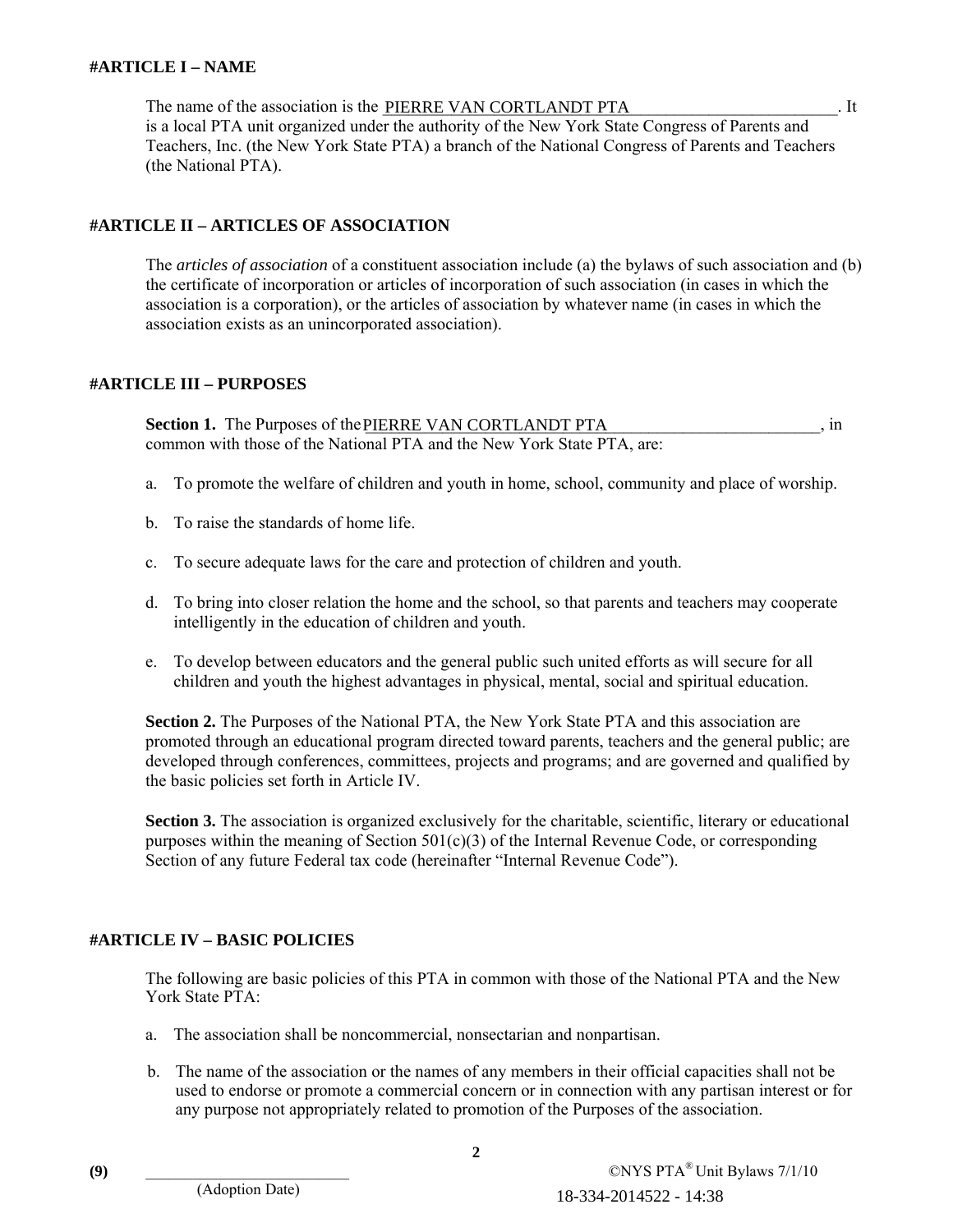- c. The association or members in their official capacities shall not, directly or indirectly, participate or intervene (in any way, including the publishing or distributing of statements) in any political campaign on behalf of, or in opposition to, any candidate for public office; or devote more than an insubstantial part of its activities to attempting to influence legislation by propaganda or otherwise.
- d. The association shall work with the schools and community to provide quality education for all children and youth, and shall seek to participate in the decision-making process establishing school policy, recognizing that the legal responsibility to make decisions has been delegated by the people to boards of education, state education authorities and local education authorities.
- e. The association shall not enter into membership with other associations except as such international or national associations as may be approved by the National Board of Directors. The New York State PTA or any of its divisions may cooperate with other associations and agencies concerned with child welfare, but a PTA/PTSA representative shall make no commitments that bind the group he/she represents.
- f. No part of the net earnings of the association shall inure to the benefit of, or be distributable to its members, directors, trustees, officers or other private persons, except that the association shall be authorized and empowered to pay reasonable compensation for services rendered and to make payments and distributions in furtherance of the purposes set forth in Article III hereof.
- g. Notwithstanding any other provision of these articles, the association shall not carry on any other activities not permitted to be carried on (i) by an association exempt from Federal income tax under Section  $501(c)(3)$  of the Internal Revenue Code, or (ii) by an association, contributions to which are deductible under Section 170(c)(2) of the Internal Revenue Code.
- h. Upon the dissolution of this association, after paying or adequately providing for the debts and obligations of the association, the remaining assets shall be distributed to one or more non-profit funds, foundations or associations, which have established their tax exempt status under Section 501(c)(3) of the Internal Revenue Code, and whose purposes are in accordance with those of the National PTA.

### **#ARTICLE V – RELATIONSHIP WITH THE NATIONAL PTA AND THE NEW YORK STATE PTA**

 **Section 1.** This PTA shall be organized and chartered under the authority of the New York State PTA in the area in which this association functions, in conformity with such rules and regulations, not in conflict with the National PTA bylaws, as the New York State PTA may in its bylaws prescribe. The New York State PTA shall issue to this PTA an appropriate charter evidencing the due association and good standing of this PTA.

A **local** PTA in good standing is one which:

a. Adheres to the Purposes and basic policies of the PTA.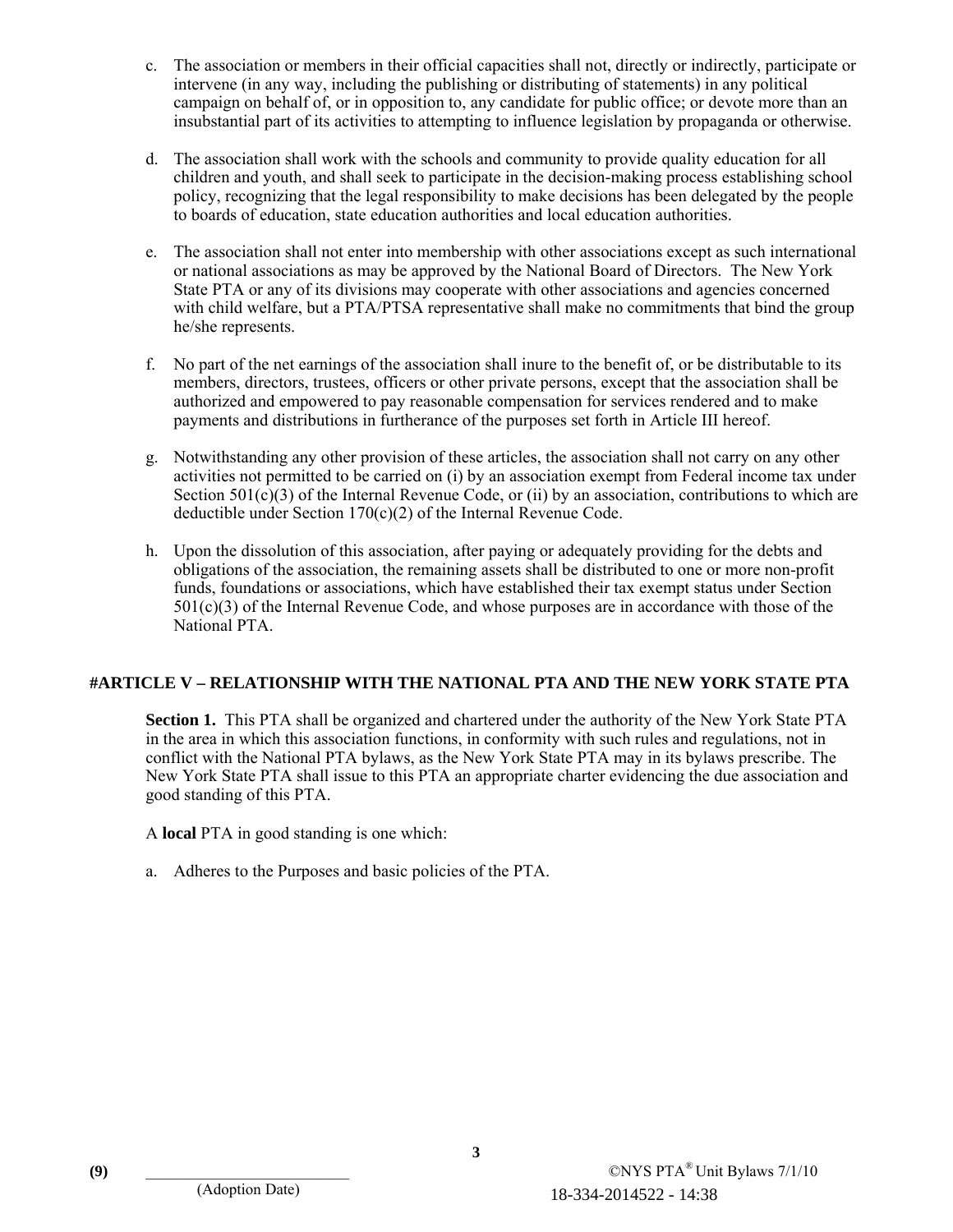- b. Remits the national portion of the dues through the New York State PTA to reach the National Office by dates designated by the National PTA.
- c. Has bylaws approved according to the procedures of the New York State PTA.
- d. Meets other criteria as may be prescribed by the New York State PTA.

 **Section 2.** This PTA shall adopt such bylaws for the government of the association as may be approved by the New York State PTA. Such bylaws shall not be in conflict with the bylaws of the National PTA or the bylaws of the New York State PTA.

**Section 3.** Bylaws of each constituent association shall include an article on amendments.

 **Section 4.** Each officer or board member of a constituent association shall be a member of a local PTA within its area.

 **Section 5**. Each officer or board member of a local PTA shall be a member of such local PTA.

Section 6. This PTA shall keep such permanent books of accounts and records as shall be sufficient to establish the items of gross income, receipts and disbursements of the association, including, specifically, the number of its members, the dues collected from its members and the amount of dues remitted to the New York State PTA. Such books of account and records shall at all reasonable times be open to inspection by an authorized representative of the New York State PTA, or, where directed by the committee on state and national relationships, by a duly authorized representative of the National PTA.

**Section 7.** The charter of this PTA shall be subject to withdrawal, and the status of such association as a PTA unit shall be subject to termination, in the manner and under the circumstances provided in the bylaws of the New York State PTA.

 **Section 8**. This local PTA is obligated, upon withdrawal of its charter by the New York State PTA:

- a. To yield up and surrender all its books and records and all of its assets and property to the New York State PTA, or to such agency as may be designated by the New York State PTA, or to another local PTA organized under the authority of the New York State PTA;
- b. To cease and desist from the further use of any name that implies or connotes association with the National PTA or the New York State PTA or status as a constituent association of the National PTA; and
- c. To carry out promptly, under supervision and direction of the New York State PTA, all proceedings necessary or desirable for the purpose of dissolving this PTA.

**Section 9.** This PTA shall collect dues from its members and shall remit a portion of such dues to the New York State PTA as provided in Article VI hereof.

**Section 10.** Only members of a local PTA who have paid dues for the current membership year may participate in the business of that association.

**Section 11.** Bylaws of each constituent association shall include a provision establishing a quorum.

**Section 12.** The members of the nominating committee for officers of a constituent association shall be elected by membership and executive board.

**Section 13.** The bylaws of all constituent associations shall prohibit voting by proxy.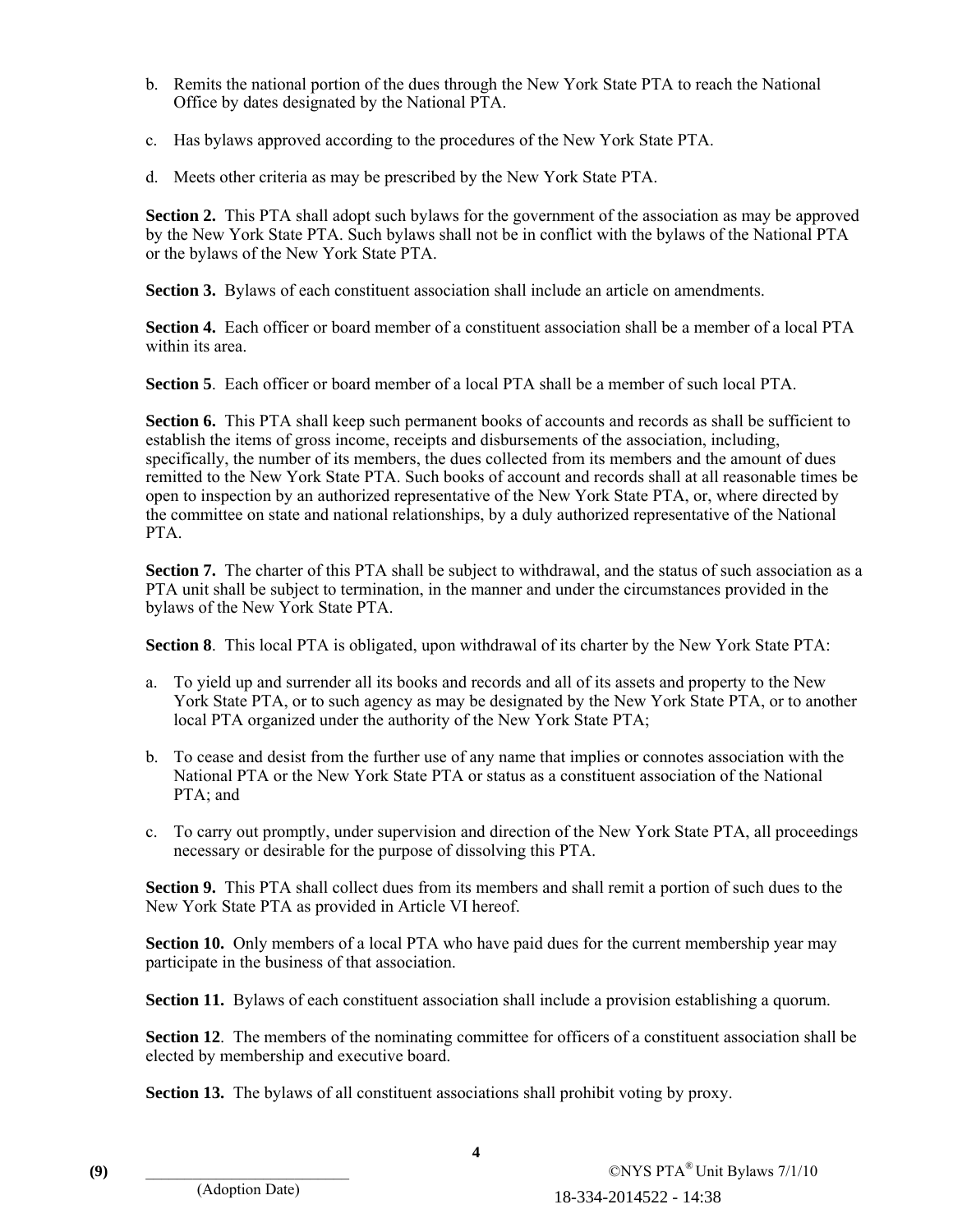**Section 14.** Each local PTA shall include in its bylaws provisions corresponding to the provisions of such bylaws as are identified by the state symbol (#).

 **Section 15.** The adoption of an amendment to any provision of the bylaws of the National PTA and the New York State PTA shall serve automatically, and without the requirement of further action by the local PTA, to amend correspondingly the bylaws of each local PTA. Notwithstanding the automatic character of the amending process, the local PTAs shall promptly incorporate such amendments in their respective bylaws.

 **Section 16.** This local PTA may dissolve and terminate its association in either of the following manners:

- a. If dissolution of the association is considered because the school is being closed, the unit shall hold a meeting for the purpose of dissolution. Written notice indicating the purpose of this meeting shall be sent to the region director at least thirty (30) days prior to this meeting, and the region director shall be invited to this meeting. After the meeting the unit shall send written notice to the New York State PTA Office stating that the PTA has been dissolved, giving the date of dissolution. Units dissolved under this paragraph are obligated to further comply with all the provisions contained in Article VI, Section 6 of the New York State PTA Bylaws.
- b. Upon receipt of a petition recommending dissolution of the association signed (including their addresses) by ten members or ten percent (10%) of the membership of the association, whichever is larger (exclusive of the members of the executive board) the executive board shall submit the question of dissolution to a vote at a special meeting of the members. All monies shall be frozen, except for those already budgeted or approved until the question of dissolution has been decided. If dissolution is approved, disposition of funds shall be in accordance with Article VI, Section 6 of the New York State PTA Bylaws.
	- (1) Written notice stating the question of such dissolution shall be given to each member entitled to vote at such meeting, to the president of the New York State PTA, and to the region director at least thirty (30) days prior to the date of such meeting. The list of the names and addresses of the petitioners shall be given to the region director. The region director shall be invited to the meeting.
	- (2) Only those persons who were members of the association on the date of submission of the question of dissolution, and who continue to be members on the date of the special meeting, shall be entitled to vote on the question.
	- (3) Approval of dissolution of this local PTA shall require the affirmative vote of at least twothirds (2/3) of the members present and voting at the special meeting, a quorum being present.

### **ARTICLE VI – MEMBERS AND DUES**

- **# Section 1.** Every individual who is a member of this PTA is, by virtue of that fact, a member of the National PTA and of the New York State PTA by which this local PTA is chartered, and is entitled to all benefits of such membership.
- **# Section 2.** Membership in PTA shall be open, without discrimination, to anyone who believes in and supports the mission and Purposes of National PTA.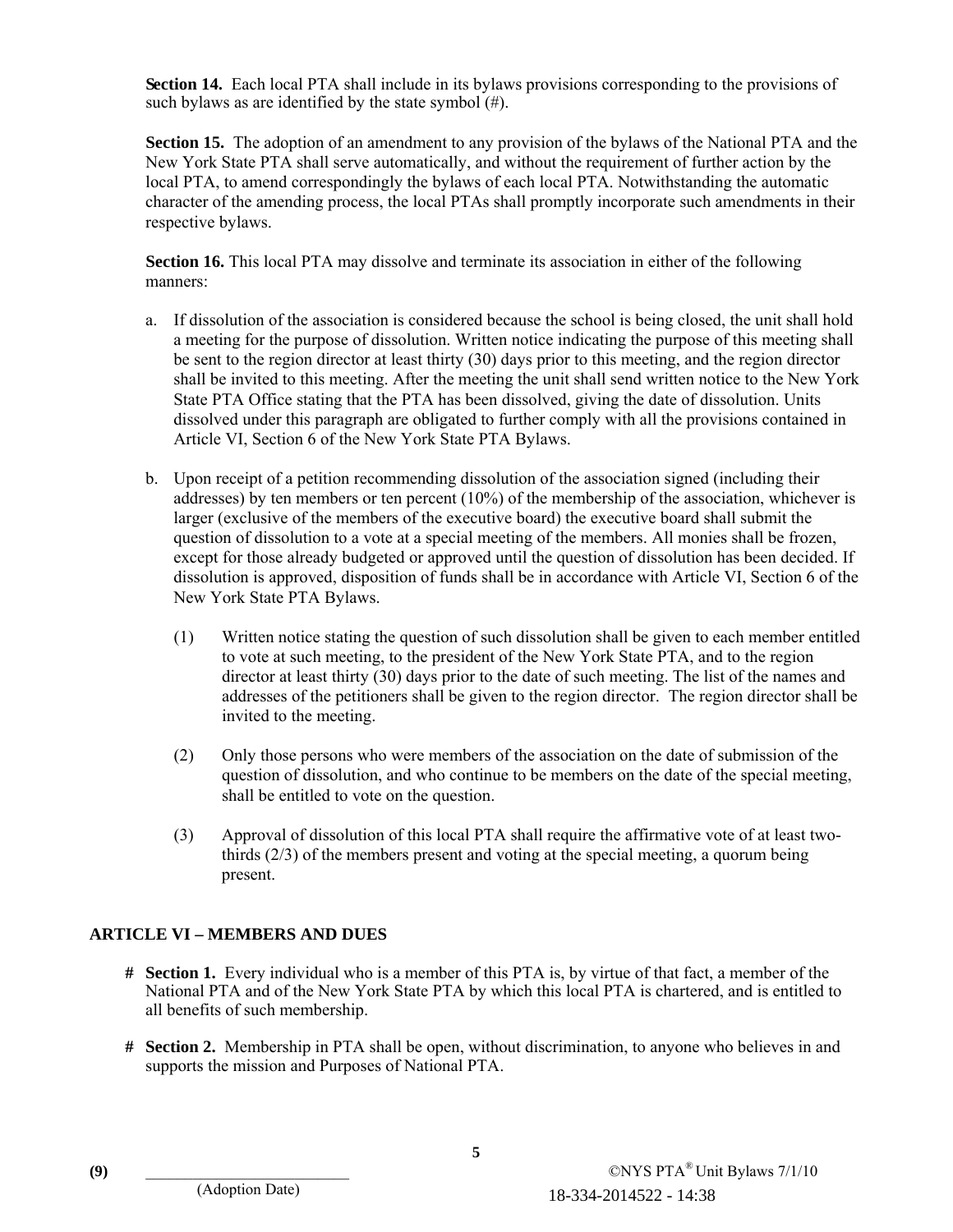- **# Section 3.** This PTA shall conduct an annual enrollment of members. Membership is to be available throughout the year.
- **# Section 4.** Each member of this PTA shall pay such annual dues to said association as may be prescribed by the association. The amount of such dues shall include the portion payable to the New York State PTA (the "state portion") and the portion payable to the National PTA (the "national portion"). The National portion of each member's dues shall be two dollars and twenty-five cents (\$2.25) per annum. The New York State PTA portion of each member's dues shall be one dollar and seventyfive cents (\$1.75) per annum.
- **(14)** Section 5. Each member of this PTA shall pay annual dues of  $\frac{\$20.00}{\$20.00}$  to the association. The amount of such annual dues shall include the portion payable to the state PTA and the portion payable to the National PTA.

Additional family members will pay \$4.00 per membership. Students will pay \$4.00 per membership.

- **# Section 6.** The state and national portions of the dues paid by each member of this PTA shall be set aside by this PTA and remitted to the New York State PTA through such channels, and at such times, as the state bylaws may provide.
- # **Section 7.** The membership year shall be from October 1 to September 30 inclusive. Dues shall be remitted to the New York State PTA Office immediately following the membership enrollment and before November 1. All dues shall be forwarded to the State PTA Office by March 31, and any additional dues shall be sent to the State PTA Office by the end of the school year.
- **# Section 8.** Only members of this PTA who have paid dues for the current membership year shall be eligible to participate in the meetings of the PTA, or to serve in any of its elective or appointive positions.
- **# Section 9.** Honorary Life Membership.
	- a. An Honorary Life Membership in the New York State PTA in recognition of distinguished service to children and youth may be conferred by the New York State PTA, or any of its constituent associations in good standing, upon payment of a fee established by the Board of Managers of the New York State PTA. An Honorary Life Member must pay dues to a local PTA to be entitled to all the rights and privileges of active status.
	- b. All contributions made in recognition of the selection of persons to Honorary Life Membership in the New York State PTA shall be paid to the funds for the New York State PTA Jenkins Memorial Scholarship for Teacher Education and/or for the New York State PTA Fellowship for Graduate Study in Memory of Richard Gazzola as designated by the contributor.

### **ARTICLE VII – OFFICERS AND THEIR ELECTION**

**# Section 1.** Each officer shall be a member of this PTA.

**Section 2.** Officers and their election:

 $(15)$ The officers of the association shall consist of a president, or two co-presidents, 2 vice president(s), a secretary, and a treasurer.

 $(16)$ Officers shall be elected by ballot annually at a regular meeting of the association in the month of b. May. However, if there is only one nominee for any office, election for that office may be by voice vote.

 $c.$ ' Officers shall assume their official duties on July 1 and shall serve for a term of two years or until a successor is elected.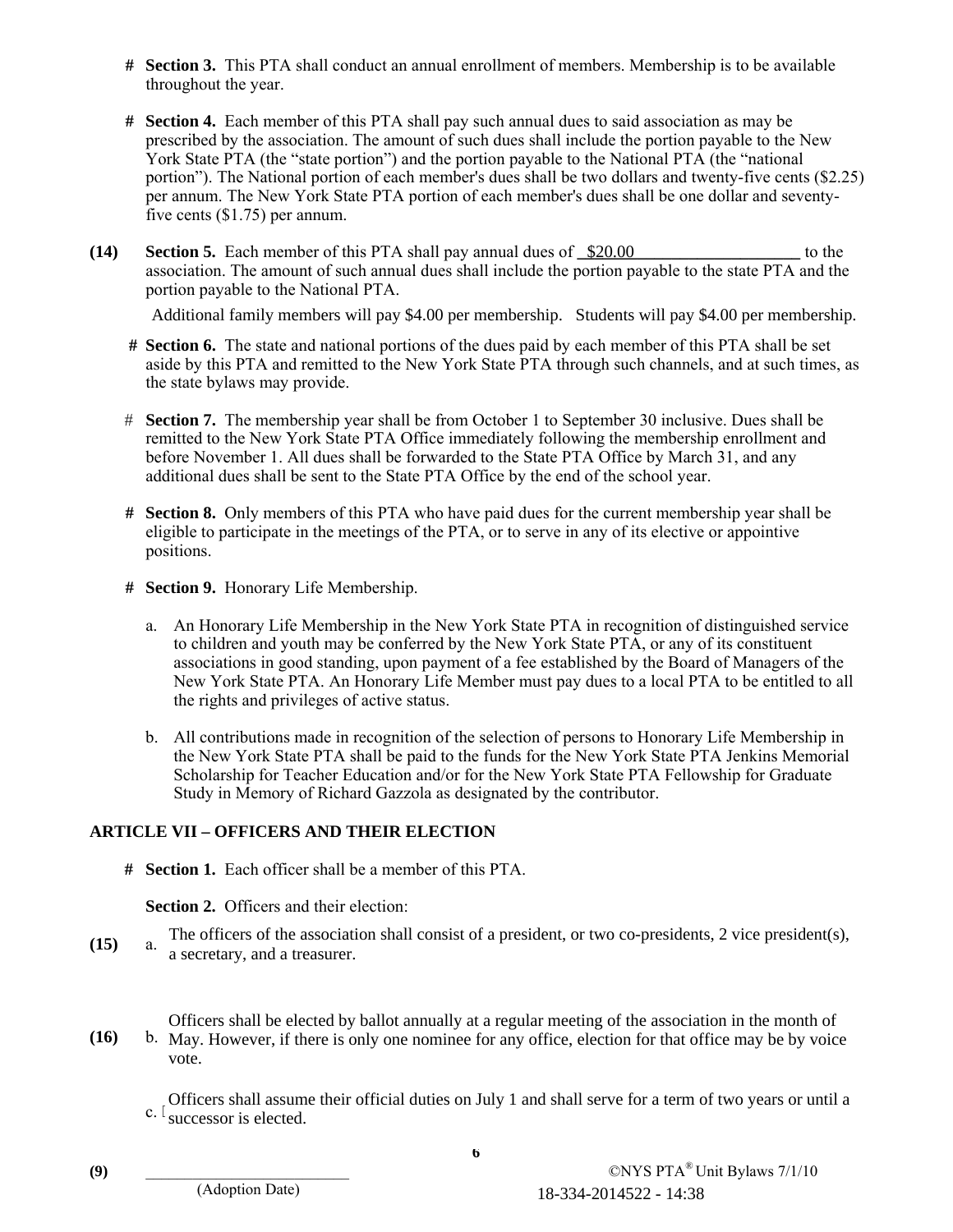"Not withstanding the provisions of this section, no member shall remain in office for more than two (2) consecutive one year terms or one two year term. In the event a successor is not elected after two years, the position shall be declared vacant and the vacancy shall be filled as provided in these bylaws."

- d. A person shall not be eligible to serve more than one consecutive term in the same office. An officer who has served more than one-half of a term shall be credited with having served that term.
- # e. No person shall hold more than one office at the same time.
- **#** f. No person under the age of 18 shall be eligible to serve in the office of president, recording secretary (or secretary) or treasurer.

### **Section 3.** Nominating Committee

- (17) a. There shall be a nominating committee consisting of  $\frac{3}{2}$  members,  $\frac{2}{1}$  of whom shall be elected by the executive board from its body, and who shall not be members of the executive board, elected by the ass who shall not be members of the executive board, elected by the association at a regular meeting of the association at least sixty (60) days prior to the election meeting. The committee shall elect its chair. 2<br>
To who shall be clected by the executive board from its<br>
To who shall be clected by the executive board, elected<br>
meeting of the association at least sixty (60) days prior to the clectic<br>
shall elect its chair.<br>
The as
	- # b. The nominating committee shall nominate one person for each office to be filled.
	- **#** c. Members of the nominating committee may be nominees for office without resigning from the committee.
	- # d. Only those persons who have consented to serve if elected shall be nominated for or elected to such office.
- **(18) #** e. The nominating committee shall present its report at the regular meeting of the association in at which time additional nominations may be made from the floor. May

secured and the chair of the nominating committee has received notice at least two business days prior to the election meeting of the candidate's intention to run. **Example 1** who shall not be members<br>
a regular meeting of the association at least sixt<br>
committee shall elect its chair.<br>
b. The nominating committee shall nominate one  $\mu$ <br>
c. Members of the nominating committee may b

### **(19) Section 4.** Vacancies

A vacancy occurring in any office shall be filled for the unexpired term by a person elected by a majority vote of the executive board, notice of such election having been given to the executive board. If there are co–presidents f. Additional nominations may be made from the floor provided the written consent of the nominee has been secured and the chair of the nominating committee has received notice at least two business days prior to the electi

### **ARTICLE VIII – DUTIES OF OFFICERS**

**Section 1.** The president shall:

- **#** a. Have general charge and supervision of the business and affairs of the association and perform the duties usually incident to the office of president of a not-for-profit association, chartered by the New York State PTA and organized under the laws of New York State.
- # b. Sign and execute all contracts, agreements or other obligations in the name of the association.
	- c. When present, preside at all meetings of the association, the executive board, and the executive committee.
- # d. Be a member ex officio of all committees except of the nominating committee or the audit

**7**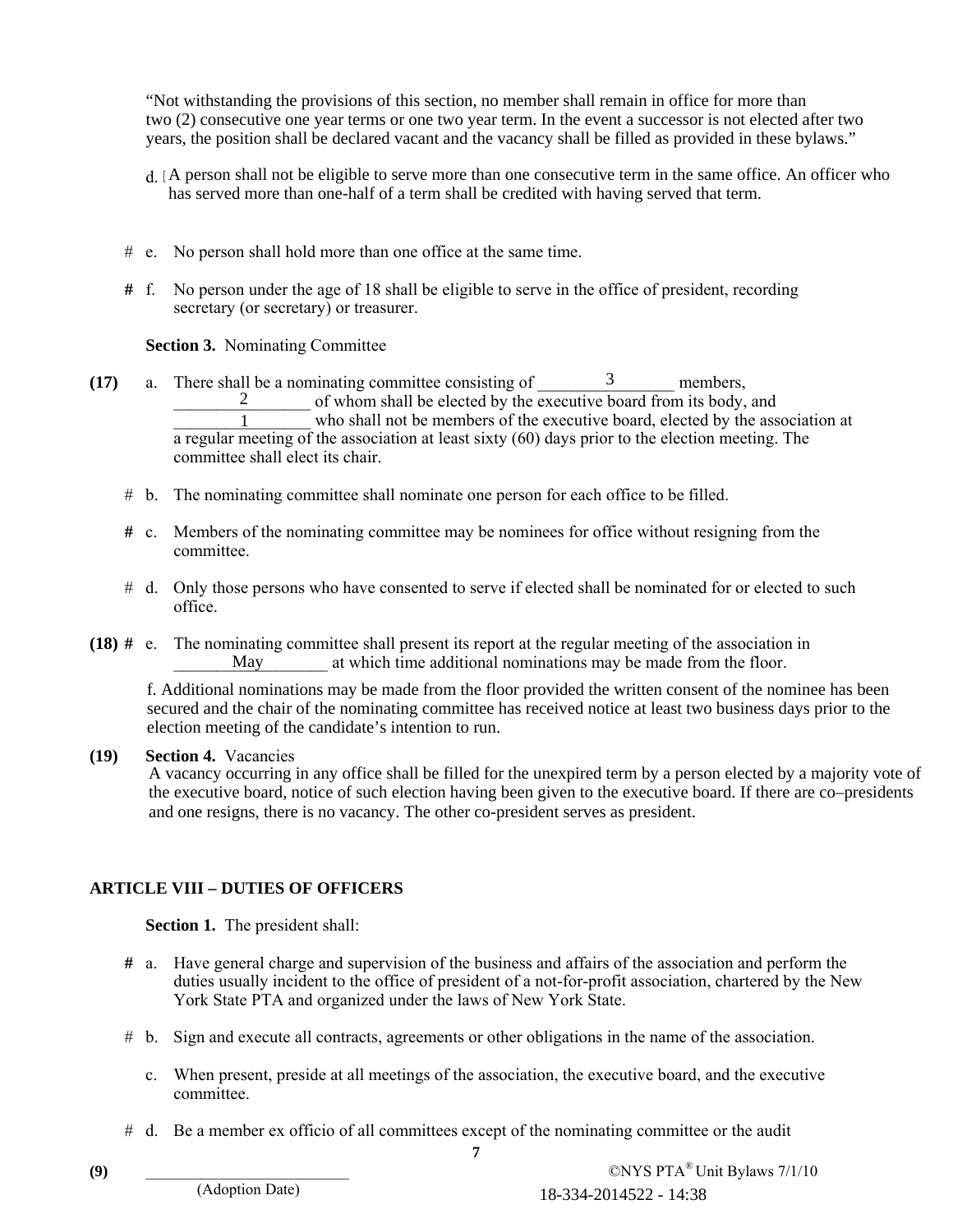committee. The president may not be an ex officio, elected or appointed member of these two committees.

e. In cooperation with the executive committee, appoint the committee chairmen including all special committee chairmen, except those for which other provision is made, and fill vacancies in chairmen of all committees, except those for which other provision is made.

- f. Coordinate the work of the officers and committees of the association in order that the Purposes may be promoted.
- # g. Keep a current copy of the association's state approved bylaws.
- 
- **(20)**

**Section 2.** The vice president(s) shall:

- **(21)** a. Act as aide(s) to the president.
- # b. Perform the duties of the president in the absence or inability of that officer to act. In order to perform the duties of the president, a person must be at least 18 years of age. Fraction 2. The vice president(s) shall:<br>
Section 2. The vice president(s) shall:<br>
a. Act as aide(s) to the president.<br>
b. Perform the duties of the president in the absence or inability of that officer to act. In order to
- **(22) Section 3.** The Secretary shall:
	- # a. Record and maintain a permanent file of the minutes of all meetings of the association, executive board and the executive committee.
	- # b. Send the names and addresses of the elected officers to the region director immediately following their election.
		- c. Maintain a permanent file of the committee reports, membership lists and records pertaining to the work of the association.
	- # d. Keep a current copy of the association's state-approved bylaws.

**Section 4.** The Secretary shall also:

- a. Conduct the correspondence of the association under the direction of the president.
- b. Maintain a file of all correspondence pertaining to the work of the unit.
- c. Send notices of meetings as required.

**Section 5.** The treasurer shall:

- # a. Have custody of all of the funds of the association.
- # b. Keep a full and accurate account of receipts and expenditures.
- # c. Make disbursements as authorized by the president, executive board or association in accordance

(9)  $\text{CNYS } \text{PTA}^{\circledast}$  Unit Bylaws 7/1/10 18-334-2014522 - 14:38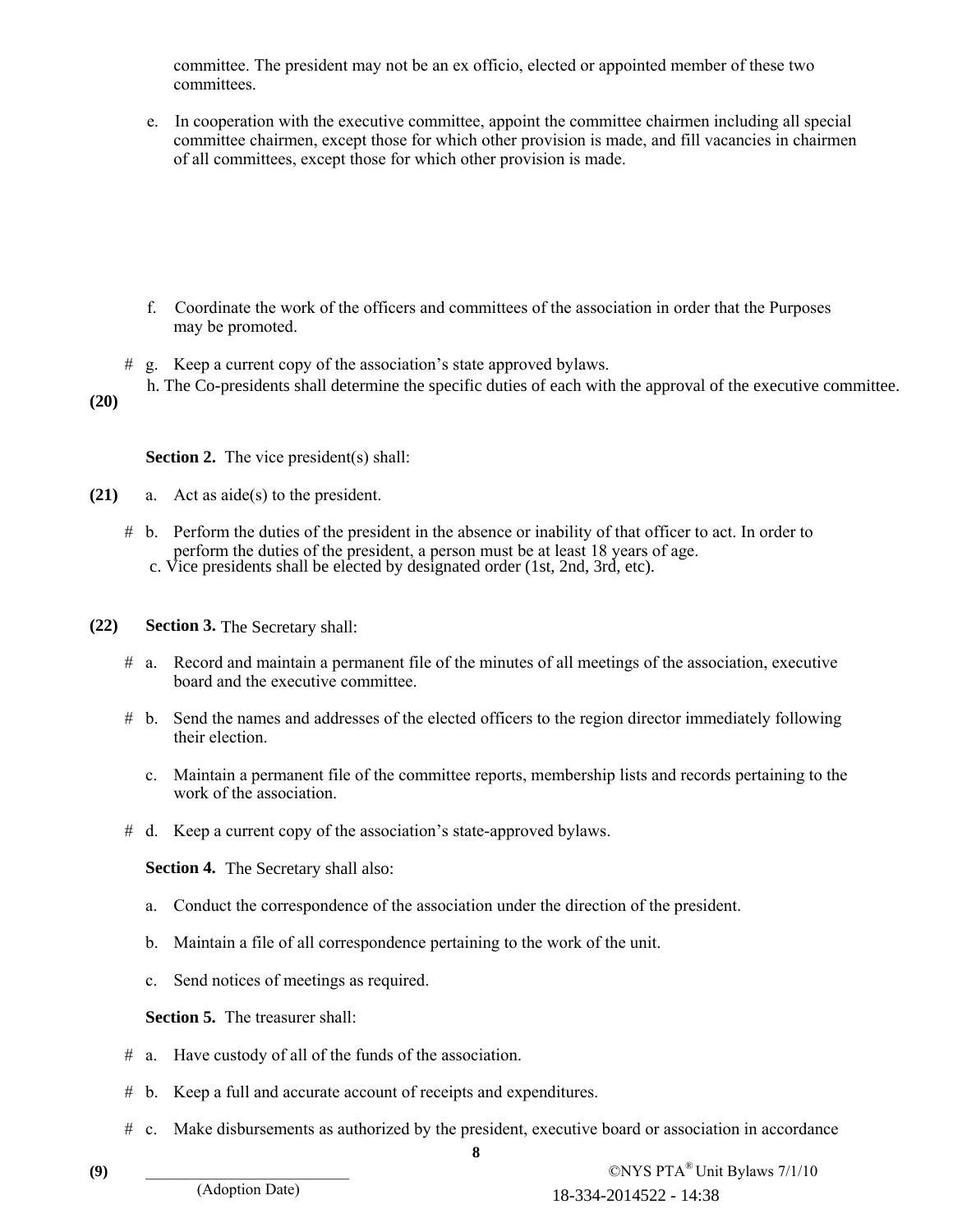with the budget adopted by the association.

- # d. Issue written receipts for donations of seventy-five dollars (\$75) or more, indicating the portion of the donation exceeding the value of the goods or services received that is deductible.
- # e. Serve as chair of the budget committee to prepare a budget for submission to the executive board for review and to the association for adoption.
- # f. Present a financial statement at every meeting of the association and at other times when requested by the executive board.
- # g. Present a complete annual report at the annual meeting of the association.
- # h. Be responsible for the maintenance of such books of accounts and records as conform to the requirements of Article V, Section 6.
- # i. Keep the records of the National PTA and the New York State PTA portions of the dues separate from the portion of the association, in accordance with Article V, Section 6.
- # j. Pay the National PTA and the New York State PTA portions of the dues to the New York State PTA in accordance with Article VI, Section 6.
- # k. Pay to New York State PTA the fee for the liability insurance and fidelity bond provided the association through the New York State PTA.
- # l. Submit all financial records in accordance with Article XII, Section 8 to the audit committee or a professional auditor at least two weeks prior to date audit report is due.
- # m. Have the accounts examined annually, or upon change of treasurer, by an audit committee or a professional auditor who, satisfied that the treasurer's annual report is correct, shall sign a statement of that fact at the end of the report.
- # n. File all forms required by the Internal Revenue Service and New York State agencies.
- **(23)** o. Pay the annual PTA council dues to the \_\_\_\_\_\_\_\_\_\_\_\_\_\_\_\_\_\_\_\_\_\_\_\_\_\_\_\_\_\_\_\_\_\_\_\_\_\_\_\_ Council of Parent Teacher Associations.

All officers shall:

- # a. Meet the fiduciary duties of careful and prudent judgment and adherence to the associations purposes and rules.
- # b. Attend local, regional and/or state PTA training workshops.
	- c. Perform the duties outlined in these bylaws and those assigned from time to time.
	- d. Turn over to the president or successor all pertinent records, books and materials and return to the treasurer all funds without delay upon the expiration of the term of office, or in case of resignation.

### **ARTICLE IX – EXECUTIVE COMMITTEE**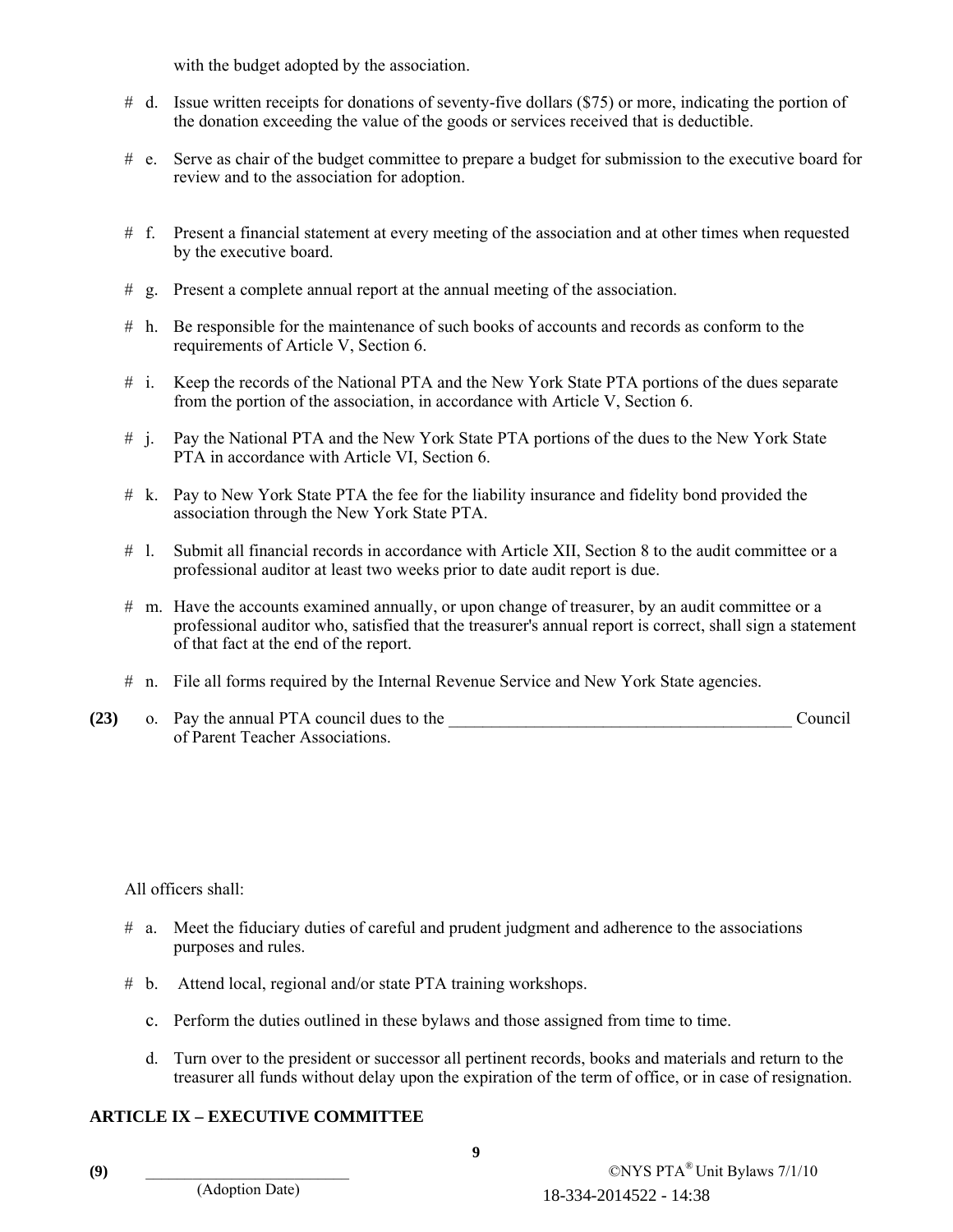**(24) Section 1.** The executive committee shall consist of the officers of the association

### **Section 2.** The executive committee shall:

- a. In cooperation with the president, appoint the committee chairmen including all special committee chairmen, except those for which other provision is made, and fill vacancies in chairmen of all committees, except those for which other provision is made.
- b. Appoint delegates to the New York State PTA convention in accordance with the provisions of the bylaws of the New York State PTA, to other state and regional meetings, and to meetings of other associations as defined in Article IV, e.
- c. Transact necessary business between meetings of the executive board and all business referred to it by the executive board or association.
- d. Make recommendations to the executive board.
- e. The executive committee shall approve the specific duties of the each of the co-presidents.

 **(25)** 

**Section 3.** The executive committee shall meet at the call of the president or a majority of the executive committee members. At least ten (10) days' notice shall be given.

 **Section 4.** Special meetings of the executive committee may be called by the president or upon the request of the majority of the members. At least two (2) days' notice shall be given.

**# Section 5.** A majority of the executive committee shall constitute a quorum.

### **ARTICLE X – EXECUTIVE BOARD**

**# Section 1.** Each board member shall be a member of this PTA.

### **(26) Section 2.**

The executive board shall consist of the executive committee, chairmen of the standing committees.

**# Section 3.** A PTA member shall not serve as a voting member of a constituent association's board at the local, council, region, state or national level while serving as a paid employee of, or under contract to, that constituent association.

**Section 4.** The executive board shall:

- a. Transact necessary business in the intervals between regular association meetings and such other business as may be referred to it by the association.
- b. Create committees, in accordance with the provisions of Article XII.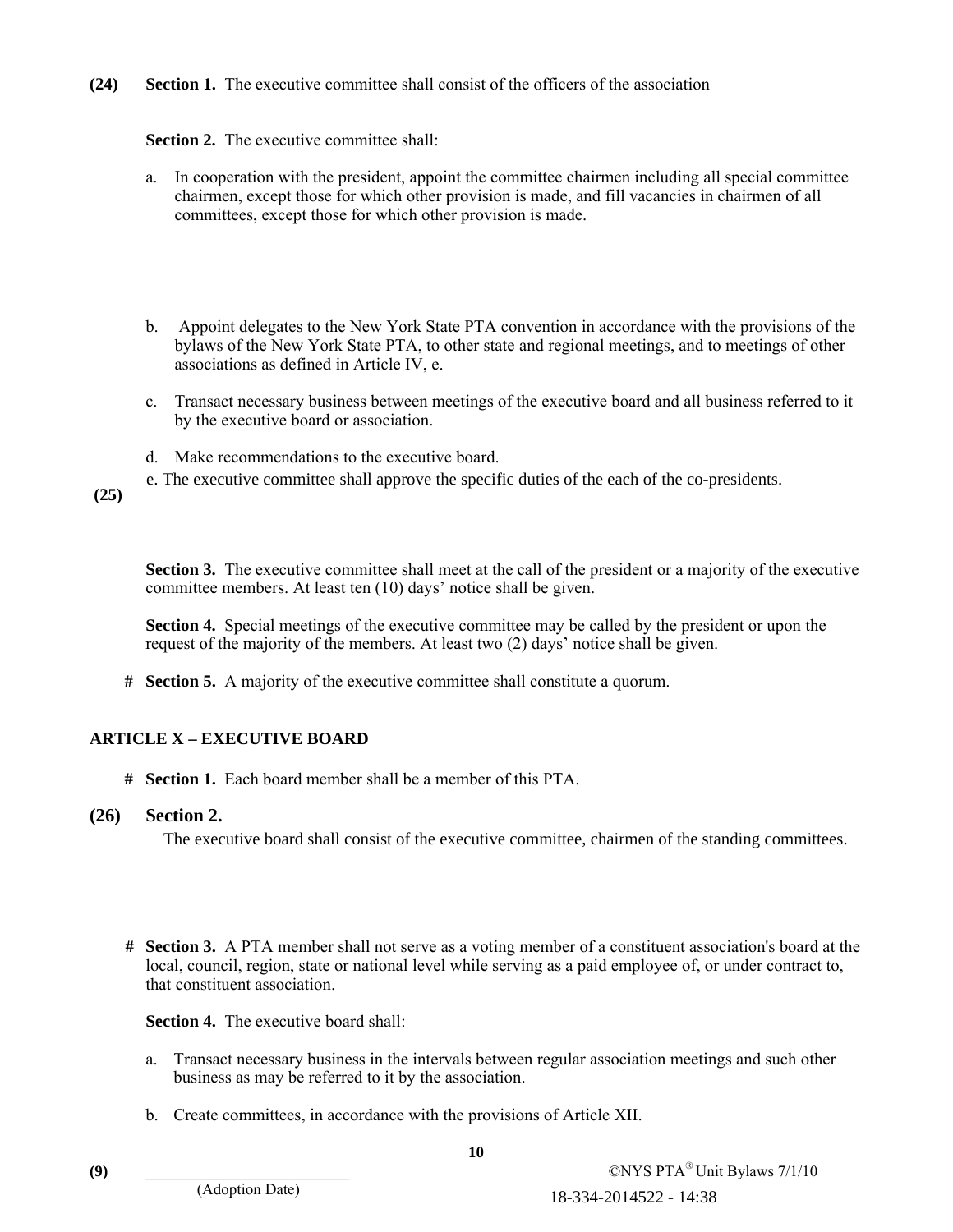- c. Approve the plans of work of the standing committees.
- d. Present a report at the regular meetings of the association.
- e. Review and submit the budget prepared by the budget committee to the association for adoption.
- # f. Appoint an audit committee of no fewer than three (3) members or a professional auditor at least two (2) weeks prior to the date the audit report is due.
	- g. Fill vacancies in office.

**Section 5.** The executive board shall meet at least two (2) times a year, the dates and times to be determined by the board. At least ten (10) day's notice shall be given.

**Section 6.** Special meetings of the executive board may be called by the president or upon the request of a majority of the members. At least two (2) days' notice shall be given.

**# Section 7**. A majority of the executive board shall constitute a quorum.

### **ARTICLE XI – MEETINGS OF THE ASSOCIATION**

**Section 1.** Regular meetings of the association shall be held at least three (3) times during the year, the dates and times to be determined by the executive board. At least ten (10) days' notice of a meeting shall be given.

**(27)**  $\#$  **Section 2.** The annual meeting shall be held in the month of reports of officers and committee chairmen shall be presented. June at which time annual

**Section 3.** Special meetings of the association may be called by the president, a majority of the executive board, or upon the written request of 30% of the membership. At least (5) five days' notice of any special meeting shall be given.

**(28)** Section 4. **a** 10 members shall constitute a quorum for the transaction of business in any meeting of the association.

# **ARTICLE XII – COMMITTEES**

**Section 1.** The executive board may create such standing committees as it deems necessary to promote the Purposes and to carry on the work of the association.

**Section 2.** Chairmen of committees shall be appointed by the president in cooperation with the executive committee, except those for which other provision is made

- a. The term of each chair shall be one year, or until a successor is appointed.
- # b. A person shall not be eligible to serve more than two consecutive years as chair of the same standing committee.
- **# Section 3.** The chair of each standing committee shall prepare a plan of work and, after its approval by the executive board, shall carry out its provisions. No committee work shall be undertaken without the approval of the executive board. 18-334-2014522 - 14:38 10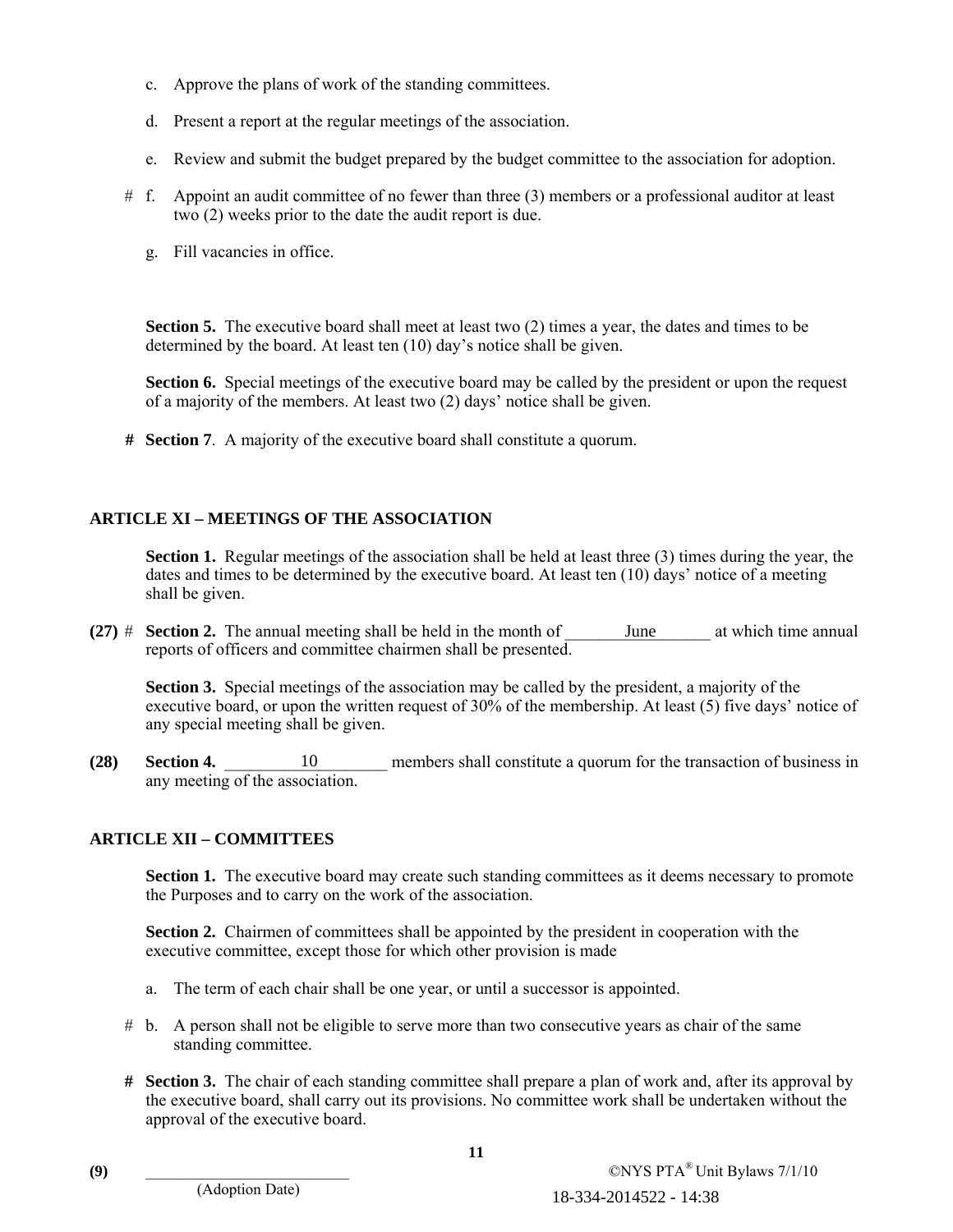**# Section 4.** The chair of each standing committee shall attend region workshops.

**Section 5.** Special committees may be created by the association or by the executive board.

**Section 6.** A nominating committee shall be formed and shall perform its duties in accordance with the provisions of Article VII, Section 3.

- **# Section 7.** A budget committee shall be appointed by the executive board. The treasurer shall be chair of the committee.
- **# Section 8.** An audit committee of no fewer than three (3) members or a professional auditor shall be appointed by the executive board at least two (2) weeks prior to the date the audit report is due. This committee shall examine the treasurer's accounts and, satisfied that they are correct, sign a statement of that fact to be presented for adoption by the membership at the first meeting of the succeeding school year.
- **# Section 9.** A majority of any committee shall constitute a quorum.
- **# Section 10.** The president shall be a member ex officio of all committees, except that the president shall not be elected or appointed a member, nor serve as ex officio of the nominating and audit committees.

### **ARTICLE XIII – COUNCIL MEMBERSHIP**

- **(29)**
- **(30) Section 1.** The association shall be represented at meetings of the \_\_\_\_\_\_\_\_\_\_\_\_\_\_\_\_\_\_\_\_\_\_\_\_\_\_\_\_\_\_\_\_\_\_\_\_\_\_\_\_\_\_\_\_\_\_\_\_\_\_\_\_\_\_\_\_\_\_\_\_\_\_\_\_\_\_\_\_\_\_ Council of Parent Teacher Associations by the president king the grand by  $\qquad \qquad 0 \qquad \qquad$  council delegates as determined by the council bylaws. This association is not a member of a council.<br> **Ecction 1.** The association shall be represented at meetings of the<br> **Parent Teacher Associations by the president kngtpcvg and by <u>or a content</u> of the local wind by the co**

Council delegates:

- **#** a. Must be members for the current membership year of the local unit they represent.
- **(31)** b.

 c. Shall attend council meetings regularly and report on them to the association or to the executive board.

**Section 2.** The association shall pay annual dues to the

Council of Parent

Teacher Associations in the amount determined by the council bylaws.

### **#ARTICLE XIV – FISCAL YEAR**

The fiscal year of this association shall begin on July 1 and end on the following June 30.